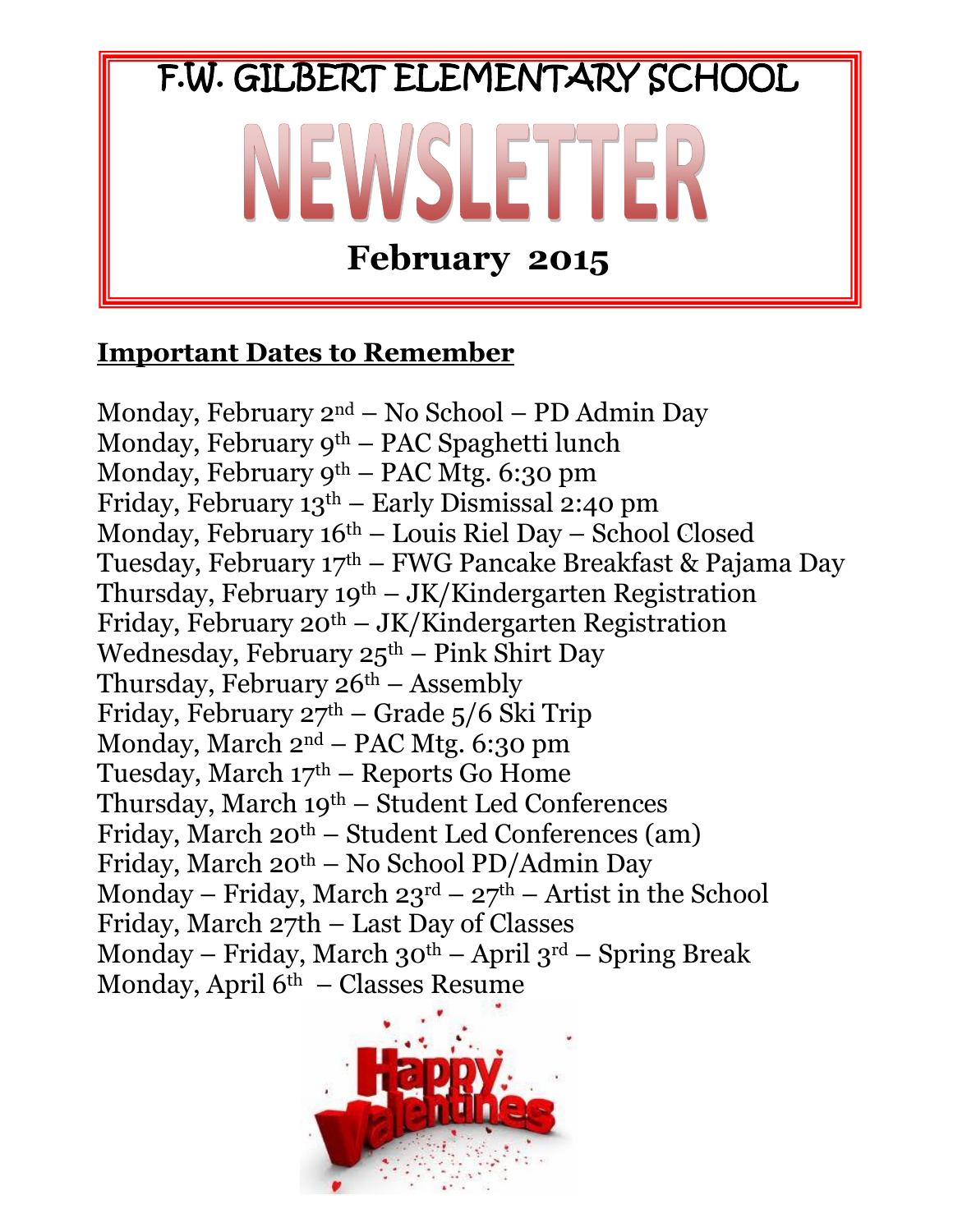





Excellent job! A big thank you to the brave students that participated and to the staff for their help in putting on a wonderful show!



# **Pancake Breakfast & Pajama Day**

*The staff of FW Gilbert will be hosting a pancake breakfast on Tuesday, February 17th for all students. The students will have a choice of plain or blueberry pancakes. There will also be sausages and fruit available. Breakfast will be served at 8:50 am. Come in your jammies!*

## Jr. Kindergarten & Kindergarten Registration





- February 19<sup>th</sup> & 20<sup>th</sup>

Please bring a copy of your child's Birth Certificate and Manitoba Health Card (copies can be made at the office).

If your child attended Jr. Kindergarten or Kindergarten this year, you do not have to re-enroll. This is for new students to the area and 2015/16 Jr. Kindergarten age children.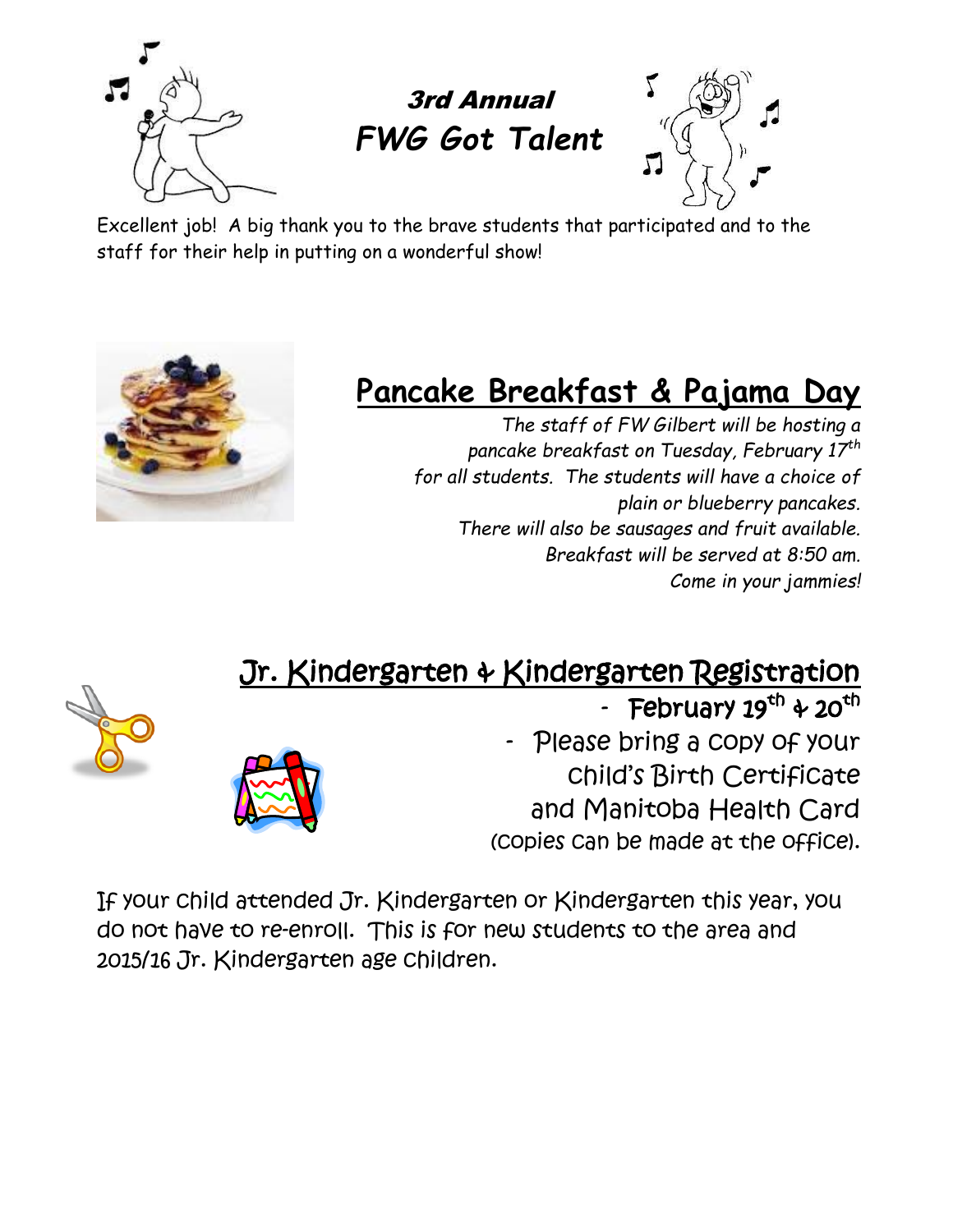### Wednesday, February 25<sup>th</sup> is Pink Shirt Day!



Wear pink to show your support! Following is snippet from the Globe & Mail article explaining how and why Pink Day started:

"David Shepherd, Travis Price and their teenage friends organized a high-school protest to wear pink in sympathy with a Grade 9 boy who was being bullied [for wearing a pink shirt]…[They] took a stand against bullying when they protested against the harassment of a new Grade 9 student by distributing pink T-shirts to all the boys in their school. "I learned that two people can come up with an idea, run with it, and it can do wonders," says Mr. Price, 17, who organized the pink protest. "Finally, someone stood up for a weaker kid." So Mr. Shepherd and some other headed off to a discount store and bought 50 pink tank tops. They sent out message to schoolmates that night, and the next morning they hauled the shirts to school in a plastic bag. As they stood in the foyer handing out the shirts, the bullied boy walked in. His face spoke volumes. "It looked like a huge weight was lifted off his shoulders,' Mr. Price recalled. The bullies were never heard from again." - See more at: http://pinkshirtday.ca/about/#sthash.idzZlzYF.dpuf

#### **Fundraising**

The Grade 5 & 6 students will be selling potted plants again this year with an aditional option for a hanging basket. The fundraiser is to help raise funds for their field trips such as skiing in Falcon Lake and a spring overnight trip to Camp Arnes. The order forms will be sent home prior to Spring Vacation and are due back April 10<sup>th</sup>.

#### **Recognition Awards – January 2015**

**Kallen Swain, for amazing alphabet activities – Jr. Kindergarten, Paige Newman, for clever and creative classroom connections – Kindergarten, Josh Kryschuk, for designing and building the most successful Kleenex box racecar – grade 2,**

**Annika Suski, for always being extremely kind, respectful and helpful – grade 2 Drew McMahon, for great improvement in spelling – grade 3,** 

**Haley Stevenson, for her hard work in Math on multiplication facts – grade 3, Jaida Thompson, for her hard work in Math on multiplication facts – grade 4, Marcus Holmlund, for following routines well and being very productive in class – grade 5**

**Maher Yassin, for his strong effort, enthusiasm and achievements he displays at school – grade 5,**

Owen Oversby, for always being very productive in class - grade 6, **Riley Tirschman, for his strong efforts and marks in Science – grade 6,**